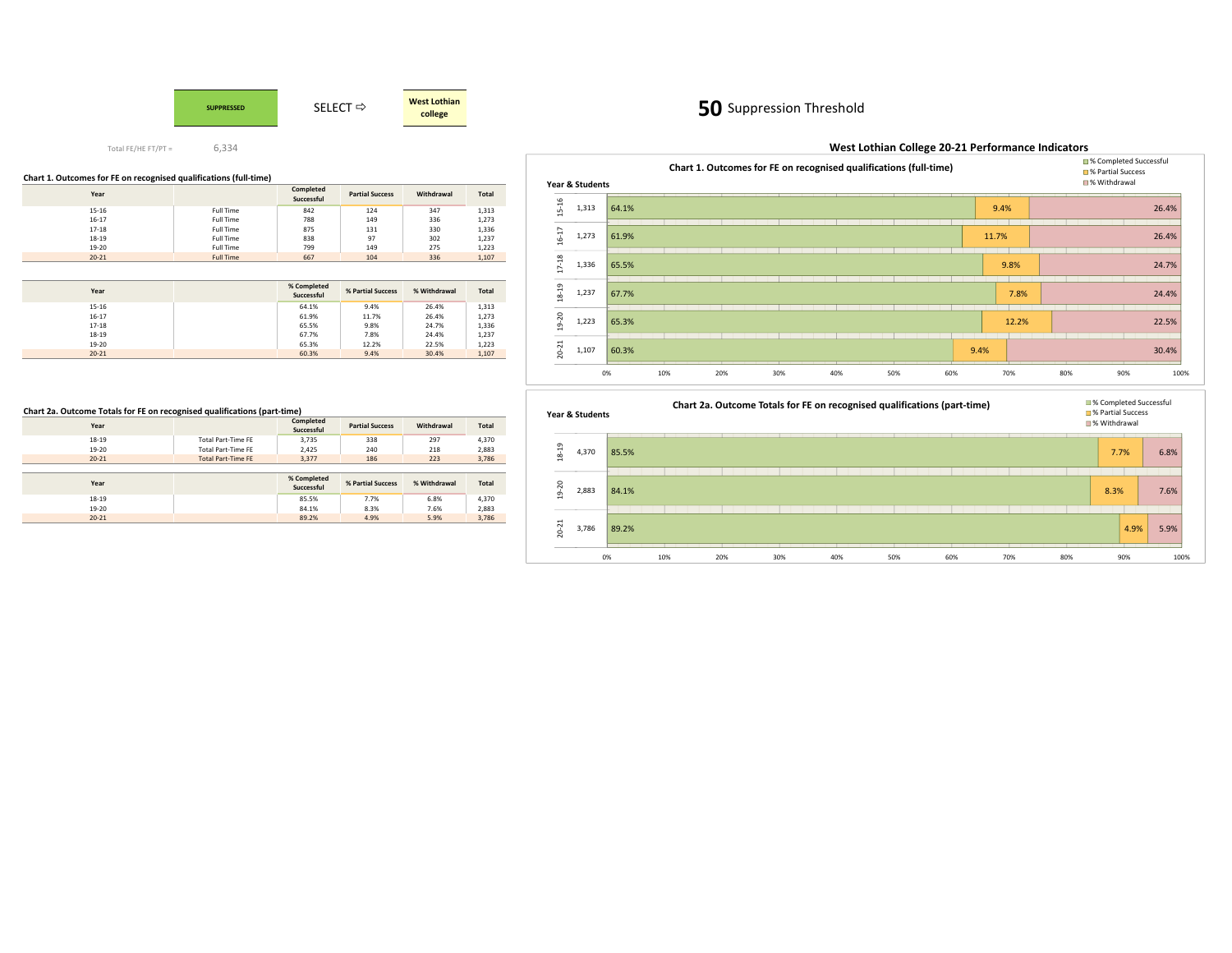#### **Chart 2b. Outcome Breakdown for FE on recognised qualifications (part-time)**

| Year      |                     | Completed<br>Successful | <b>Partial Success</b> | Withdrawal   | <b>Total</b> |
|-----------|---------------------|-------------------------|------------------------|--------------|--------------|
| $18 - 19$ | under 10 hours      | 614                     |                        |              | 614          |
|           | 10 up to 40 hours   | 152                     | 4                      | 4            | 160          |
|           | 40 up to 80 hours   | 1,115                   | 81                     | 46           | 1,242        |
|           | 80 up to 160 hours  | 519                     | 105                    | 89           | 713          |
|           | 160 up to 320 hours | 901                     | 110                    | 122          | 1,133        |
|           | 320 hours up to FT  | 434                     | 38                     | 36           | 508          |
| $19 - 20$ | under 10 hours      | 64                      | 2                      |              | 66           |
|           | 10 up to 40 hours   | 59                      | 26                     |              | 85           |
|           | 40 up to 80 hours   | 509                     | 77                     | 36           | 622          |
|           | 80 up to 160 hours  | 521                     | 53                     | 47           | 621          |
|           | 160 up to 320 hours | 909                     | 49                     | 87           | 1,045        |
|           | 320 hours up to FT  | 363                     | 33                     | 48           | 444          |
| $20 - 21$ | under 10 hours      |                         |                        |              |              |
|           | 10 up to 40 hours   | 51                      | 5                      | $\mathbf{1}$ | 57           |
|           | 40 up to 80 hours   | 485                     | 49                     | 32           | 566          |
|           | 80 up to 160 hours  | 412                     | 22                     | 53           | 487          |
|           | 160 up to 320 hours | 1,518                   | 78                     | 78           | 1,674        |
|           | 320 hours up to FT  | 911                     | 32                     | 59           | 1,002        |

| Year      |                           | % Completed<br>Successful | % Partial Success | % Withdrawal |
|-----------|---------------------------|---------------------------|-------------------|--------------|
| $18 - 19$ | under 10 hours 614        | 100.0%                    |                   |              |
|           | 10 up to 40 hours 160     | 95.0%                     | 2.5%              | 2.5%         |
|           | 40 up to 80 hours 1,242   | 89.8%                     | 6.5%              | 3.7%         |
|           | 80 up to 160 hours 713    | 72.8%                     | 14.7%             | 12.5%        |
|           | 160 up to 320 hours 1,133 | 79.5%                     | 9.7%              | 10.8%        |
|           | 320 hours up to FT 508    | 85.4%                     | 7.5%              | 7.1%         |
|           |                           |                           |                   |              |
| $19 - 20$ | under 10 hours 66         | 97.0%                     | 3.0%              |              |
|           | 10 up to 40 hours 85      | 69.4%                     | 30.6%             |              |
|           | 40 up to 80 hours 622     | 81.8%                     | 12.4%             | 5.8%         |
|           | 80 up to 160 hours 621    | 83.9%                     | 8.5%              | 7.6%         |
|           | 160 up to 320 hours 1,045 | 87.0%                     | 4.7%              | 8.3%         |
|           | 320 hours up to FT 444    | 81.8%                     | 7.4%              | 10.8%        |
|           |                           |                           |                   |              |
| $20 - 21$ | under 10 hours            |                           |                   |              |
|           | 10 up to 40 hours 57      | 89.5%                     | 8.8%              | 1.8%         |
|           | 40 up to 80 hours 566     | 85.7%                     | 8.7%              | 5.7%         |
|           | 80 up to 160 hours 487    | 84.6%                     | 4.5%              | 10.9%        |
|           | 160 up to 320 hours 1,674 | 90.7%                     | 4.7%              | 4.7%         |
|           | 320 hours up to FT 1.002  | 90.9%                     | 3.2%              | 5.9%         |

|           | <b>Duration &amp; Students</b> |        |     | Chart 2b. Outcome Breakdown for FE on recognised qualifications (part-time) |     |     |     |     |     |       |       | <b>■% Partial Success</b><br>■% Withdrawal | ■% Completed Successful |
|-----------|--------------------------------|--------|-----|-----------------------------------------------------------------------------|-----|-----|-----|-----|-----|-------|-------|--------------------------------------------|-------------------------|
|           |                                |        |     |                                                                             |     |     |     |     |     |       |       |                                            |                         |
|           | under 10 hours 614             | 100.0% |     |                                                                             |     |     |     |     |     |       |       |                                            |                         |
|           | 10 up to 40 hours 160          | 95.0%  |     |                                                                             |     |     |     |     |     |       |       |                                            | 2.5%2.5%                |
|           | 40 up to 80 hours 1,242        | 89.8%  |     |                                                                             |     |     |     |     |     |       |       | 6.5%                                       | 3.7%                    |
| 18-19     | 80 up to 160 hours 713         | 72.8%  |     |                                                                             |     |     |     |     |     | 14.7% |       |                                            | 12.5%                   |
|           | 160 up to 320 hours 1,133      | 79.5%  |     |                                                                             |     |     |     |     |     |       | 9.7%  |                                            | 10.8%                   |
|           | 320 hours up to FT 508         | 85.4%  |     |                                                                             |     |     |     |     |     |       |       | 7.5%                                       | 7.1%                    |
|           |                                |        |     |                                                                             |     |     |     |     |     |       |       |                                            |                         |
|           | under 10 hours 66              | 97.0%  |     |                                                                             |     |     |     |     |     |       |       |                                            | 3.0%                    |
|           | 10 up to 40 hours 85           | 69.4%  |     |                                                                             |     |     |     |     |     |       | 30.6% |                                            |                         |
|           | 40 up to 80 hours 622          | 81.8%  |     |                                                                             |     |     |     |     |     |       |       | 12.4%                                      | 5.8%                    |
| $19 - 20$ | 80 up to 160 hours 621         | 83.9%  |     |                                                                             |     |     |     |     |     |       |       | 8.5%                                       | 7.6%                    |
|           | 160 up to 320 hours 1,045      | 87.0%  |     |                                                                             |     |     |     |     |     |       |       | 4.7%                                       | 8.3%                    |
|           | 320 hours up to FT 444         | 81.8%  |     |                                                                             |     |     |     |     |     |       | 7.4%  |                                            | 10.8%                   |
|           |                                |        |     |                                                                             |     |     |     |     |     |       |       |                                            |                         |
|           | under 10 hours                 |        |     |                                                                             |     |     |     |     |     |       |       |                                            |                         |
|           | 10 up to 40 hours 57           | 89.5%  |     |                                                                             |     |     |     |     |     |       |       |                                            | 1.8%<br>8.8%            |
|           | 40 up to 80 hours 566          | 85.7%  |     |                                                                             |     |     |     |     |     |       |       | 8.7%                                       | 5.7%                    |
| $20 - 21$ | 80 up to 160 hours 487         | 84.6%  |     |                                                                             |     |     |     |     |     |       |       | 4.5%                                       | 10.9%                   |
|           | 160 up to 320 hours 1,674      | 90.7%  |     |                                                                             |     |     |     |     |     |       |       |                                            | 4.7% 4.7%               |
|           | 320 hours up to FT 1,002       | 90.9%  |     |                                                                             |     |     |     |     |     |       |       |                                            | 3.2%<br>5.9%            |
|           |                                | 0%     | 10% | 20%                                                                         | 30% | 40% | 50% | 60% | 70% | 80%   |       | 90%                                        | 100%                    |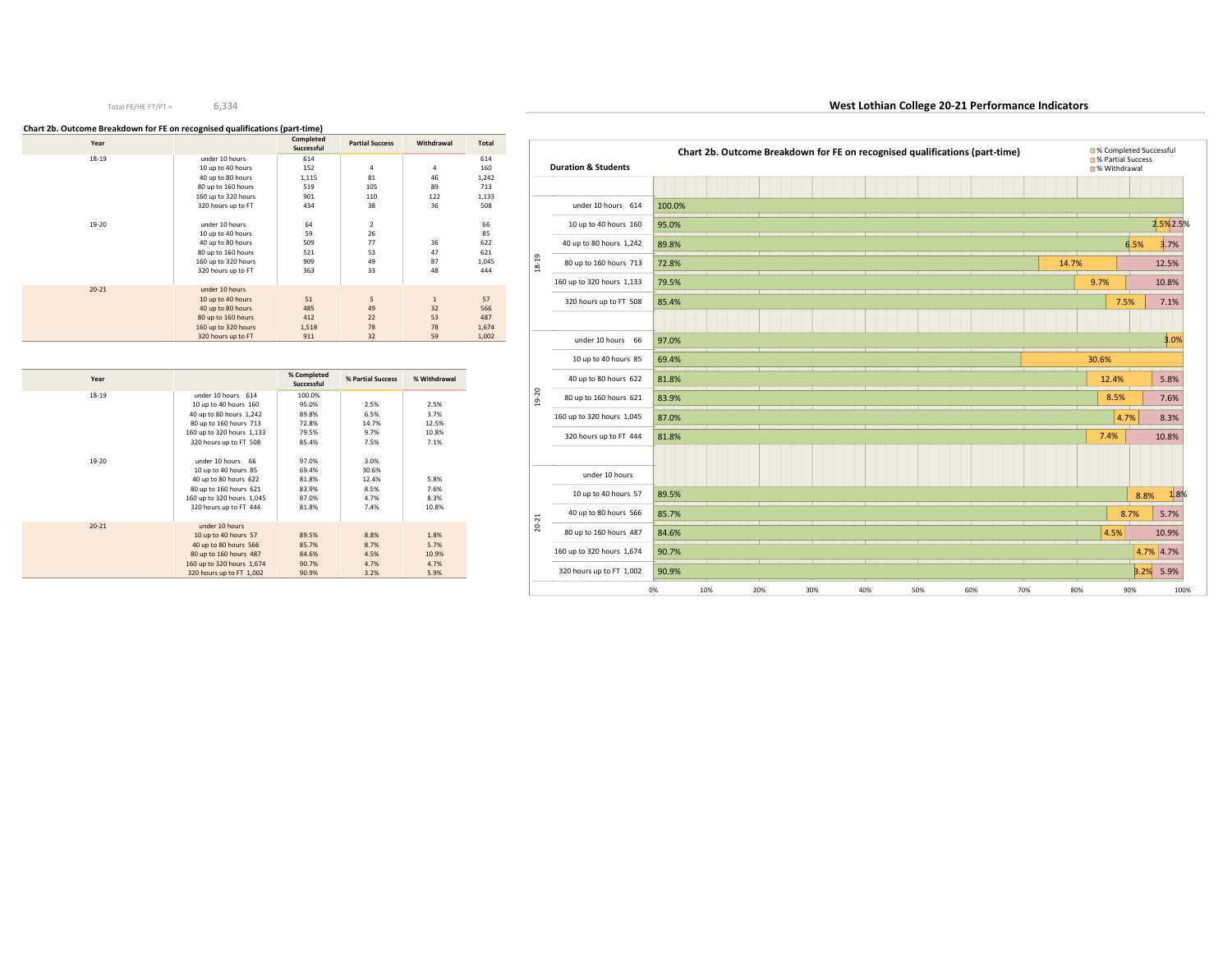| Chart 3. Achievement for FE students with partial success                          |     |       |
|------------------------------------------------------------------------------------|-----|-------|
| Number of students who complete their course without gaining any units / credits   | 32  | 17.5% |
| Number of students completing their course achieiving up to 25% of planned units   | 45  | 24.6% |
| Number of students completing their course achieving 25 to 50% of planned units    | 48  | 26.2% |
| Number of students completing their course achieving 50 to 75% of planned units    | 47  | 25.7% |
| Number of students completing their course achieving at least 75% of planned units | 11  | 6.0%  |
|                                                                                    | 183 | 100%  |

## **West Lothian College 20-21 Performance Indicators**



■ Number of students who complete their course without gaining any units / credits Number of students completing their course achieiving up to 25% of planned units Number of students completing their course achieving 25 to 50% of planned units Number of students completing their course achieving 50 to 75% of planned unitsNumber of students completing their course achieving at least 75% of planned units





#### **Chart 4. Outcomes for HE on recognised qualifications (full-time)**

| Year      |                  | Completed<br>Successful | <b>Partial Success</b> | Withdrawal | <b>Total</b> |
|-----------|------------------|-------------------------|------------------------|------------|--------------|
| $15 - 16$ | Full Time        | 488                     | 126                    | 122        | 736          |
| $16 - 17$ | Full Time        | 525                     | 82                     | 117        | 724          |
| $17 - 18$ | Full Time        | 531                     | 98                     | 132        | 761          |
| 18-19     | Full Time        | 541                     | 90                     | 136        | 767          |
| 19-20     | Full Time        | 529                     | 124                    | 119        | 772          |
| $20 - 21$ | <b>Full Time</b> | 542                     | 90                     | 128        | 760          |
|           |                  |                         |                        |            |              |
|           |                  | $0$ $C = 1$             |                        |            |              |

| Year      | % Completed<br>Successful | % Partial Success | % Withdrawal | <b>Total</b> |
|-----------|---------------------------|-------------------|--------------|--------------|
| $15 - 16$ | 66.3%                     | 17.1%             | 16.6%        | 736          |
| $16 - 17$ | 72.5%                     | 11.3%             | 16.2%        | 724          |
| $17 - 18$ | 69.8%                     | 12.9%             | 17.3%        | 761          |
| $18 - 19$ | 70.5%                     | 11.7%             | 17.7%        | 767          |
| $19 - 20$ | 68.5%                     | 16.1%             | 15.4%        | 772          |
| $20 - 21$ | 71.3%                     | 11.8%             | 16.8%        | 760          |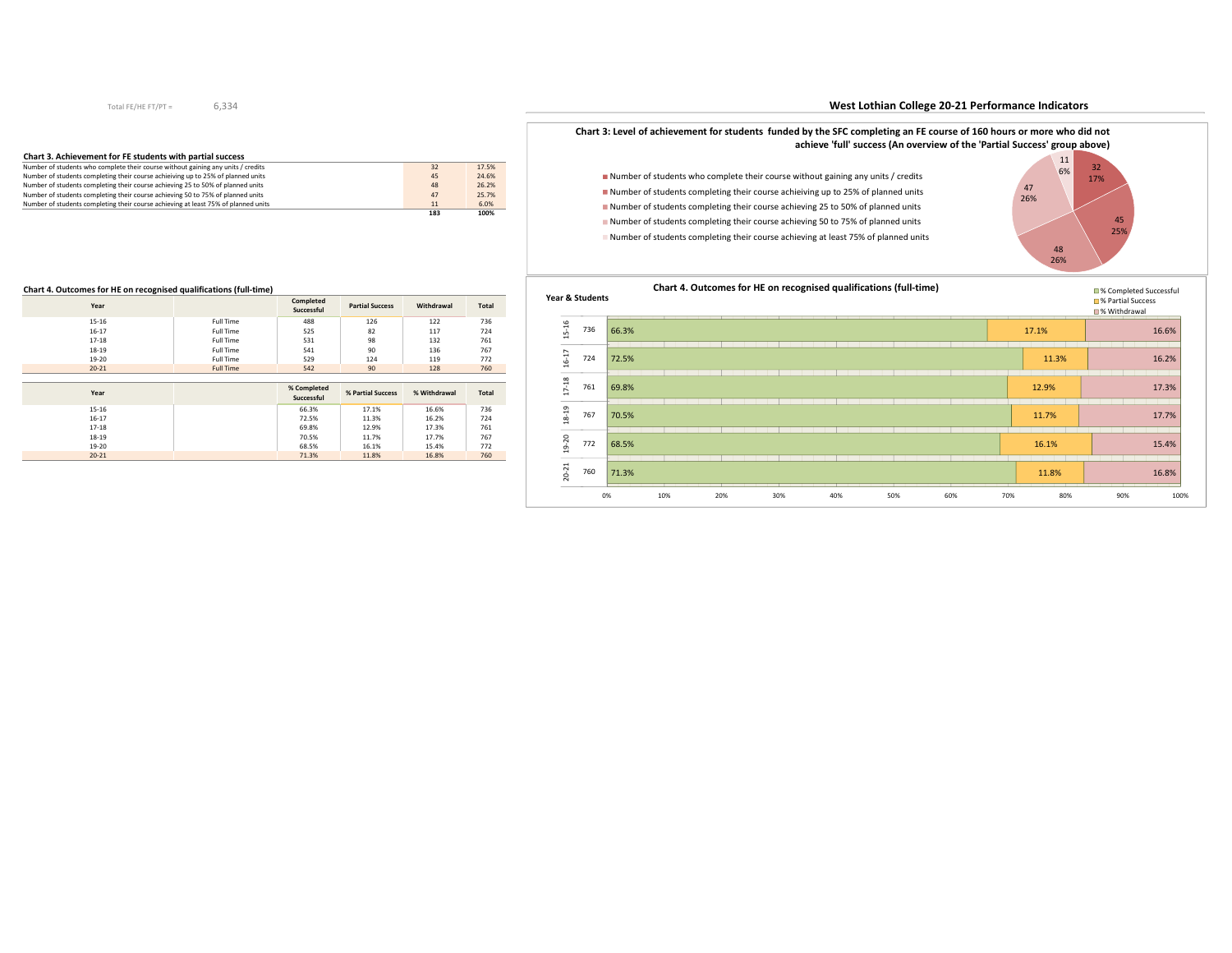#### **Chart 5a. Outcome Totals for HE on recognised qualifications (part-time)**

| Year      |                           | Completed<br>Successful   | <b>Partial Success</b> | Withdrawal   | <b>Total</b> |
|-----------|---------------------------|---------------------------|------------------------|--------------|--------------|
| $18 - 19$ | <b>Total Part-Time HE</b> | 466                       | 55                     | 50           | 571          |
| 19-20     | <b>Total Part-Time HE</b> | 575                       | 36                     | 31           | 642          |
| $20 - 21$ | <b>Total Part-Time HE</b> | 568                       | 62                     | 51           | 681          |
|           |                           |                           |                        |              |              |
|           |                           |                           |                        |              |              |
| Year      |                           | % Completed<br>Successful | % Partial Success      | % Withdrawal | <b>Total</b> |
| 18-19     |                           | 81.6%                     | 9.6%                   | 8.8%         | 571          |
| $19 - 20$ |                           | 89.6%                     | 5.6%                   | 4.8%         | 642          |

#### **Chart 5b. Outcome Breakdown for HE on recognised qualifications (part-time)**

| Year      |                     | Completed<br>Successful | <b>Partial Success</b> | Withdrawal     | <b>Total</b> |
|-----------|---------------------|-------------------------|------------------------|----------------|--------------|
| 18-19     | 10 up to 40 hours   |                         |                        |                |              |
|           | 40 up to 80 hours   | 89                      | 3                      | 4              | 96           |
|           | 80 up to 160 hours  | 104                     | 17                     | 6              | 127          |
|           | 160 up to 320 hours | 187                     | 22                     | 28             | 237          |
|           | 320 hours up to FT  | 65                      | 13                     | 9              | 87           |
| 19-20     | 10 up to 40 hours   |                         |                        |                |              |
|           | 40 up to 80 hours   | 67                      | 3                      | $\overline{7}$ | 77           |
|           | 80 up to 160 hours  | 200                     | 12                     | 9              | 221          |
|           | 160 up to 320 hours | 212                     | 20                     | 7              | 239          |
|           | 320 hours up to FT  | 76                      | $\mathbf{1}$           | 8              | 85           |
| $20 - 21$ | 10 up to 40 hours   |                         |                        |                |              |
|           | 40 up to 80 hours   | 76                      | $\overline{a}$         | $\overline{2}$ | 82           |
|           | 80 up to 160 hours  | 150                     | 13                     | 11             | 174          |
|           | 160 up to 320 hours | 200                     | 21                     | 27             | 248          |
|           | 320 hours up to FT  | 125                     | 21                     | $\overline{7}$ | 153          |

| Year      |                         | % Completed<br>Successful | % Partial Success | % Withdrawal |
|-----------|-------------------------|---------------------------|-------------------|--------------|
| $18 - 19$ | 10 up to 40 hours       |                           |                   |              |
|           | 40 up to 80 hours 96    | 92.7%                     | 3.1%              | 4.2%         |
|           | 80 up to 160 hours 127  | 81.9%                     | 13.4%             | 4.7%         |
|           | 160 up to 320 hours 237 | 78.9%                     | 9.3%              | 11.8%        |
|           | 320 hours up to FT 87   | 74.7%                     | 14.9%             | 10.3%        |
| 19-20     | 10 up to 40 hours       |                           |                   |              |
|           | 40 up to 80 hours 77    | 87.0%                     | 3.9%              | 9.1%         |
|           | 80 up to 160 hours 221  | 90.5%                     | 5.4%              | 4.1%         |
|           | 160 up to 320 hours 239 | 88.7%                     | 8.4%              | 2.9%         |
|           | 320 hours up to FT 85   | 89.4%                     | 1.2%              | 9.4%         |
|           |                         |                           |                   |              |
| $20 - 21$ | 10 up to 40 hours       |                           |                   |              |
|           | 40 up to 80 hours 82    | 92.7%                     | 4.9%              | 2.4%         |
|           | 80 up to 160 hours 174  | 86.2%                     | 7.5%              | 6.3%         |
|           | 160 up to 320 hours 248 | 80.6%                     | 8.5%              | 10.9%        |
|           | 320 hours up to FT 153  | 81.7%                     | 13.7%             | 4.6%         |

#### 81.6%89.6%83.4%9.6% $5.6\%$  4.8% 9.1%8.8%7.5%0% 10% 20% 30% 40% 50% 60% 70% 80% 90% 100% 571 642 68118-19 19-20 20-21 **Chart 5a. Outcome Totals for HE on recognised qualifications (part-time)**■% Completed Successful<br>■ % Partial Success % Withdrawal**Year & Students**

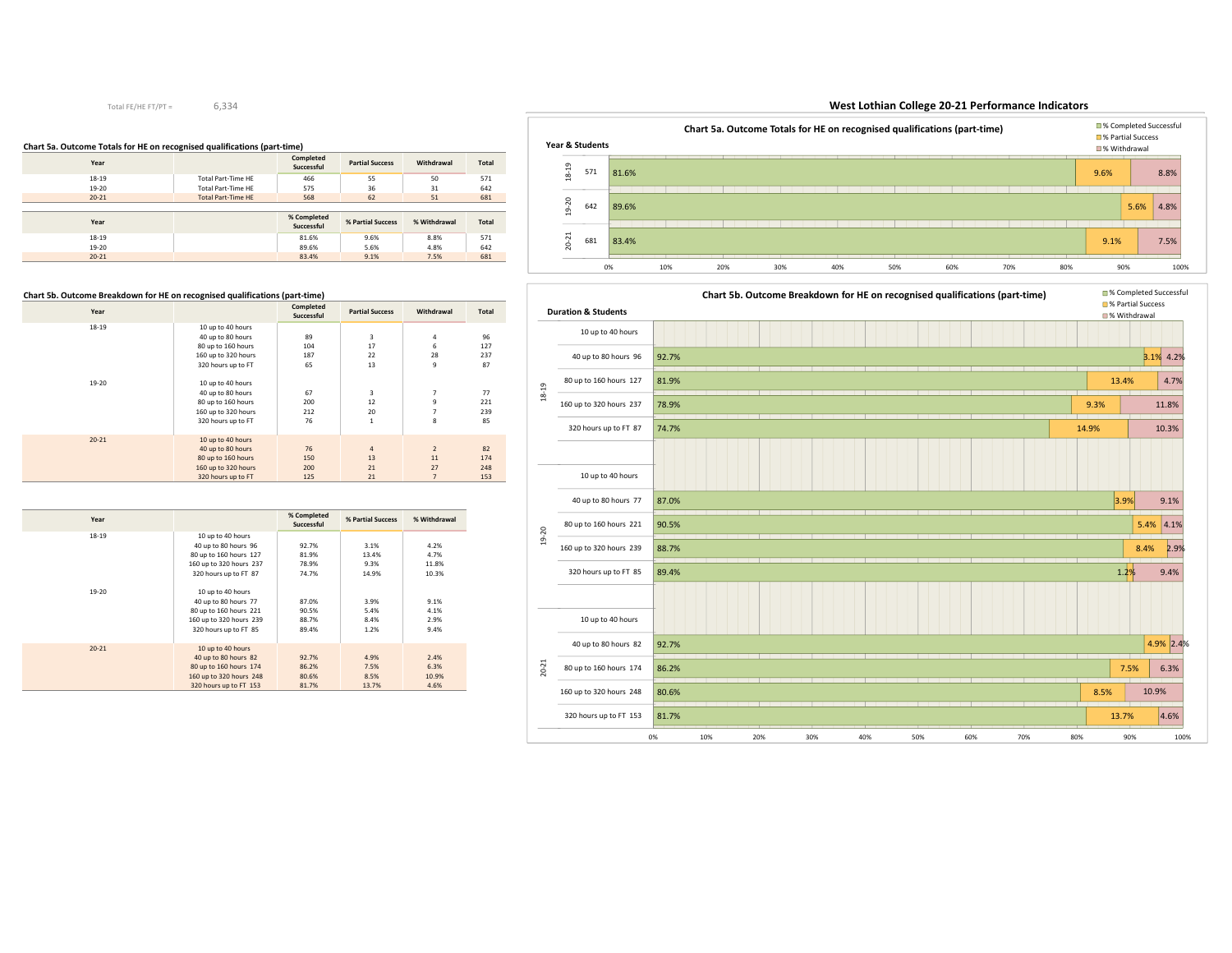## 6,334

#### **Chart 6. Achievement for HE students with partial success**

|                                                                                    | 129 | 100%  |
|------------------------------------------------------------------------------------|-----|-------|
| Number of students completing their course achieving at least 75% of planned units | 21  | 16.3% |
| Number of students completing their course achieving 50 to 75% of planned units    | 33  | 25.6% |
| Number of students completing their course achieving 25 to 50% of planned units    | 28  | 21.7% |
| Number of students completing their course achieiving up to 25% of planned units   | 28  | 21.7% |
| Number of students who complete their course without gaining any units / credits   | 19  | 14.7% |

#### **Chart 7. Outcomes by age group on courses lasting 160 hours or more**

|                 | Completed<br>Successful | <b>Partial Success</b> | Withdrawal | <b>Total</b> |
|-----------------|-------------------------|------------------------|------------|--------------|
| under 18        | 663                     | 127                    | 207        | 997          |
| 18-20 year olds | 624                     | 99                     | 141        | 864          |
| 21-24 year olds | 453                     | 44                     | 64         | 561          |
| 25-40 year olds | 1,326                   | 58                     | 149        | 1,533        |
| 41 and Over     | 897                     | 18                     | 74         | 989          |

|                       | % Completed<br>Successful | % Partial Success |       |
|-----------------------|---------------------------|-------------------|-------|
| under 18 997          | 66.5%                     | 12.7%             | 20.8% |
| 18-20 year olds 864   | 72.2%                     | 11.5%             | 16.3% |
| 21-24 year olds 561   | 80.7%                     | 7.8%              | 11.4% |
| 25-40 year olds 1,533 | 86.5%                     | 3.8%              | 9.7%  |
| 41 and Over<br>989    | 90.7%                     | 1.8%              | 7.5%  |

## **West Lothian College 20-21 Performance Indicators**



Number of students completing their course achieving at least 75% of planned units



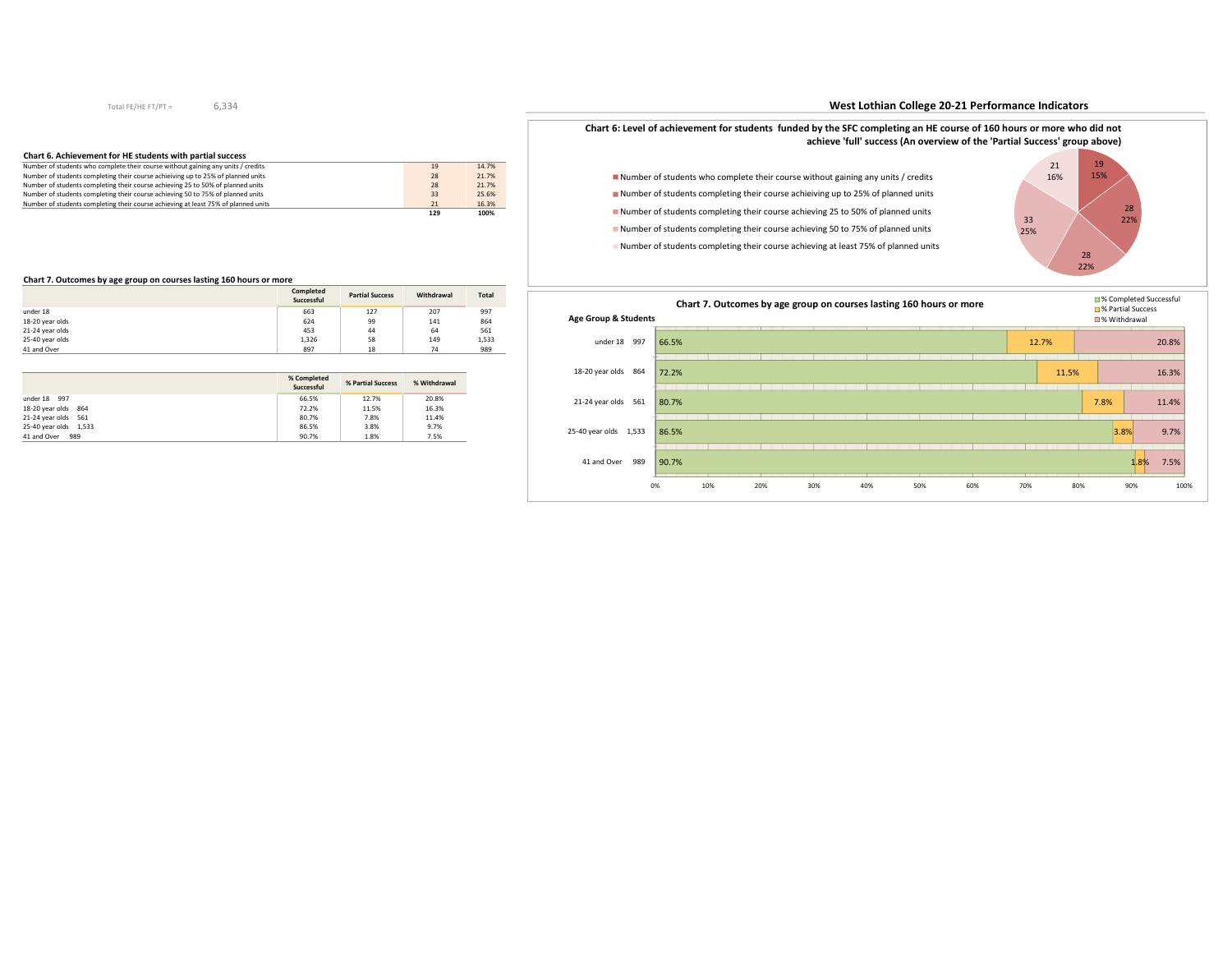## **West Lothian College 20-21 Performance Indicators**



#### **Chart 8. FE Outcomes by ES subject group on courses lasting 160 hours or more**

|                                                 | % Completed Successful | Completed<br>Successful | <b>Partial Success</b> | Withdrawal   | <b>Total</b> |
|-------------------------------------------------|------------------------|-------------------------|------------------------|--------------|--------------|
| Sport and Leisure                               | 64.1%                  | 82                      | 9                      | 37           | 128          |
| Special Programmes                              | 82.6%                  | 123                     | 11                     | 15           | 149          |
| Social subjects                                 |                        |                         |                        |              |              |
| Science                                         | 73.0%                  | 46                      | 9                      | 8            | 63           |
| Performing arts                                 |                        |                         |                        |              |              |
| Nautical studies                                |                        |                         |                        |              |              |
| Media                                           |                        |                         |                        |              |              |
| Languages and ESOL                              | 96.2%                  | 51                      | 1                      | $\mathbf{1}$ | 53           |
| Land-based industries                           |                        |                         |                        |              |              |
| Hospitality and tourism                         | 77.3%                  | 136                     | 15                     | 25           | 176          |
| Hairdressing, Beauty and Complementary Therapie | 76.8%                  | 199                     | 16                     | 44           | 259          |
| Engineering                                     | 73.0%                  | 184                     | 26                     | 42           | 252          |
| <b>Education and training</b>                   | 80.3%                  | 53                      |                        | 12           | 66           |
| Construction                                    | 69.1%                  | 208                     | 46                     | 47           | 301          |
| Computing and ICT                               | 90.0%                  | 416                     | 33                     | 13           | 462          |
| Care                                            | 86.5%                  | 1,284                   | 26                     | 175          | 1,485        |
| Business, Management and Administration         | 87.5%                  | 273                     | 18                     | 21           | 312          |
| Art and design                                  |                        |                         |                        |              |              |

|                                                      | % Completed<br>Successful | % Partial Success | % Withdrawal |
|------------------------------------------------------|---------------------------|-------------------|--------------|
| Languages and ESOL 53                                | 96.2%                     | 1.9%              | 1.9%         |
| Computing and ICT 462                                | 90.0%                     | 7.1%              | 2.8%         |
| Business, Management and Administration 312          | 87.5%                     | 5.8%              | 6.7%         |
| Care 1,485                                           | 86.5%                     | 1.8%              | 11.8%        |
| Special Programmes 149                               | 82.6%                     | 7.4%              | 10.1%        |
| Education and training 66                            | 80.3%                     | 1.5%              | 18.2%        |
| Hospitality and tourism 176                          | 77.3%                     | 8.5%              | 14.2%        |
| Hairdressing, Beauty and Complementary Therapies 259 | 76.8%                     | 6.2%              | 17.0%        |
| Science 63                                           | 73.0%                     | 14.3%             | 12.7%        |
| Engineering 252                                      | 73.0%                     | 10.3%             | 16.7%        |
| Construction 301                                     | 69.1%                     | 15.3%             | 15.6%        |
| Sport and Leisure 128                                | 64.1%                     | 7.0%              | 28.9%        |
|                                                      |                           |                   |              |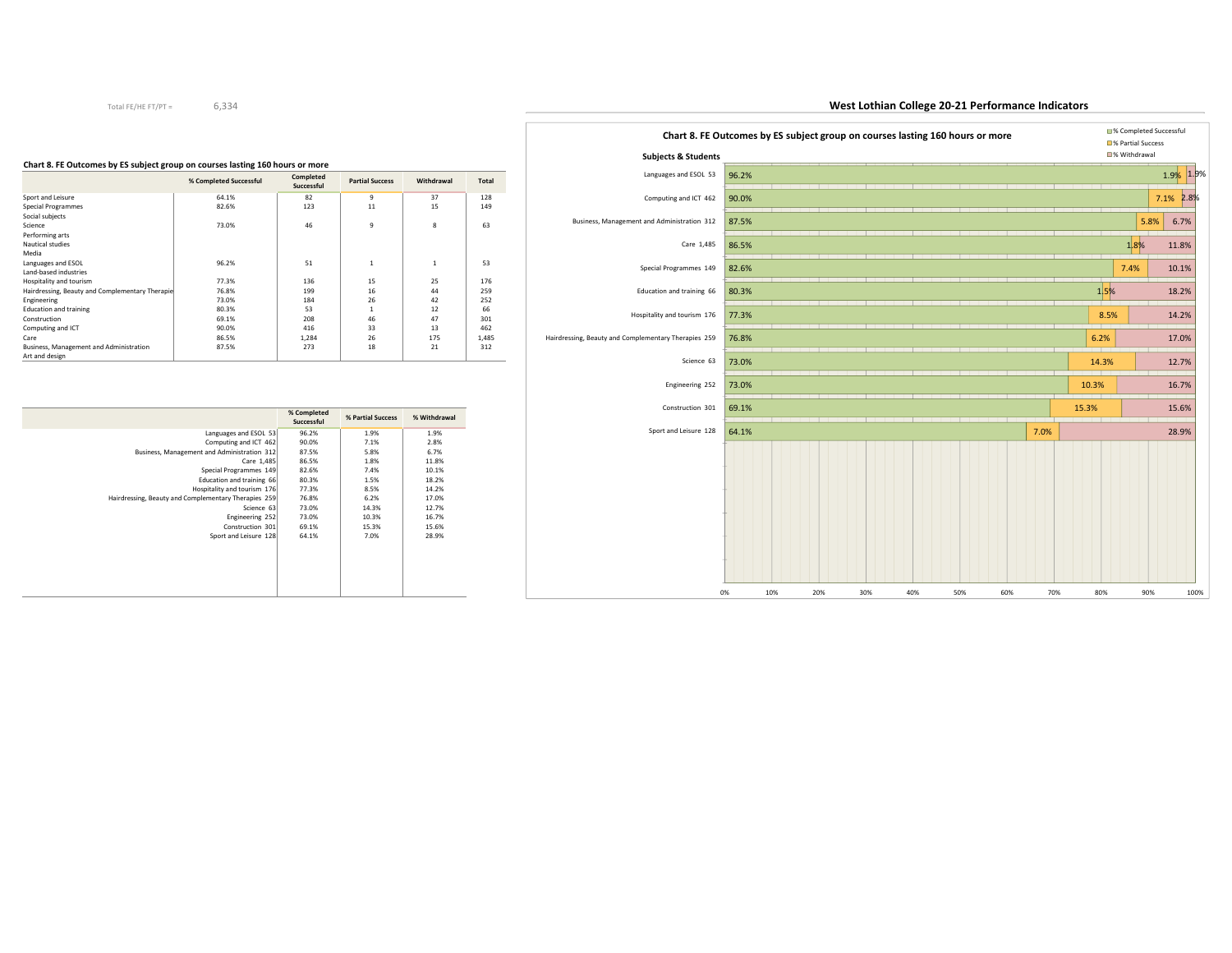#### **Chart 9. HE Outcomes by ES subject group on courses lasting 160 hours or more**

|                                                 | % Completed Successful | Completed<br>Successful | <b>Partial Success</b> | Withdrawal | Total |
|-------------------------------------------------|------------------------|-------------------------|------------------------|------------|-------|
| Sport and Leisure                               | 64.9%                  | 48                      | $\overline{2}$         | 24         | 74    |
| <b>Special Programmes</b>                       |                        |                         |                        |            |       |
| Social subjects                                 | 75.9%                  | 41                      | 4                      | 9          | 54    |
| Science                                         |                        |                         |                        |            |       |
| Performing arts                                 |                        |                         |                        |            |       |
| Nautical studies                                |                        |                         |                        |            |       |
| Media                                           |                        |                         |                        |            |       |
| Languages and ESOL                              |                        |                         |                        |            |       |
| Land-based industries                           |                        |                         |                        |            |       |
| Hospitality and tourism                         |                        |                         |                        |            |       |
| Hairdressing, Beauty and Complementary Therapie |                        |                         |                        |            |       |
| Engineering                                     | 69.4%                  | 68                      | 24                     | 6          | 98    |
| <b>Education and training</b>                   |                        |                         |                        |            |       |
| Construction                                    | 67.4%                  | 62                      | 19                     | 11         | 92    |
| Computing and ICT                               | 68.6%                  | 120                     | 34                     | 21         | 175   |
| Care                                            | 81.0%                  | 272                     | 20                     | 44         | 336   |
| Business, Management and Administration         | 77.5%                  | 196                     | 25                     | 32         | 253   |
| Art and design                                  |                        |                         |                        |            |       |

|                                             | % Completed<br>Successful | % Partial Success | % Withdrawal |
|---------------------------------------------|---------------------------|-------------------|--------------|
| Care 336                                    | 81.0%                     | 6.0%              | 13.1%        |
| Business, Management and Administration 253 | 77.5%                     | 9.9%              | 12.6%        |
| Social subjects 54                          | 75.9%                     | 7.4%              | 16.7%        |
| Engineering 98                              | 69.4%                     | 24.5%             | 6.1%         |
| Computing and ICT 175                       | 68.6%                     | 19.4%             | 12.0%        |
| Construction 92                             | 67.4%                     | 20.7%             | 12.0%        |
| Sport and Leisure 74                        | 64.9%                     | 2.7%              | 32.4%        |
|                                             |                           |                   |              |

## Care 336 81.0% Business, Management and Administration 253 77.5% 75.9%69.4%Computing and ICT  $175$  68.6% 67.4%64.9%6.0%9.9%7.4%24.5%19.4%20.7%2.7%13.1%12.6%16.7%6.1%12.0%12.0%32.4%0% 10% 20% 30% 40% 50% 60% 70% 80% 90% 100%Social subjects 54Engineering 98Construction 92Sport and Leisure 74**Chart 9. HE Outcomes by ES subject group on courses lasting 160 hours or more and Successful and Successful Chartial Success** % Withdrawal**Subjects & Students**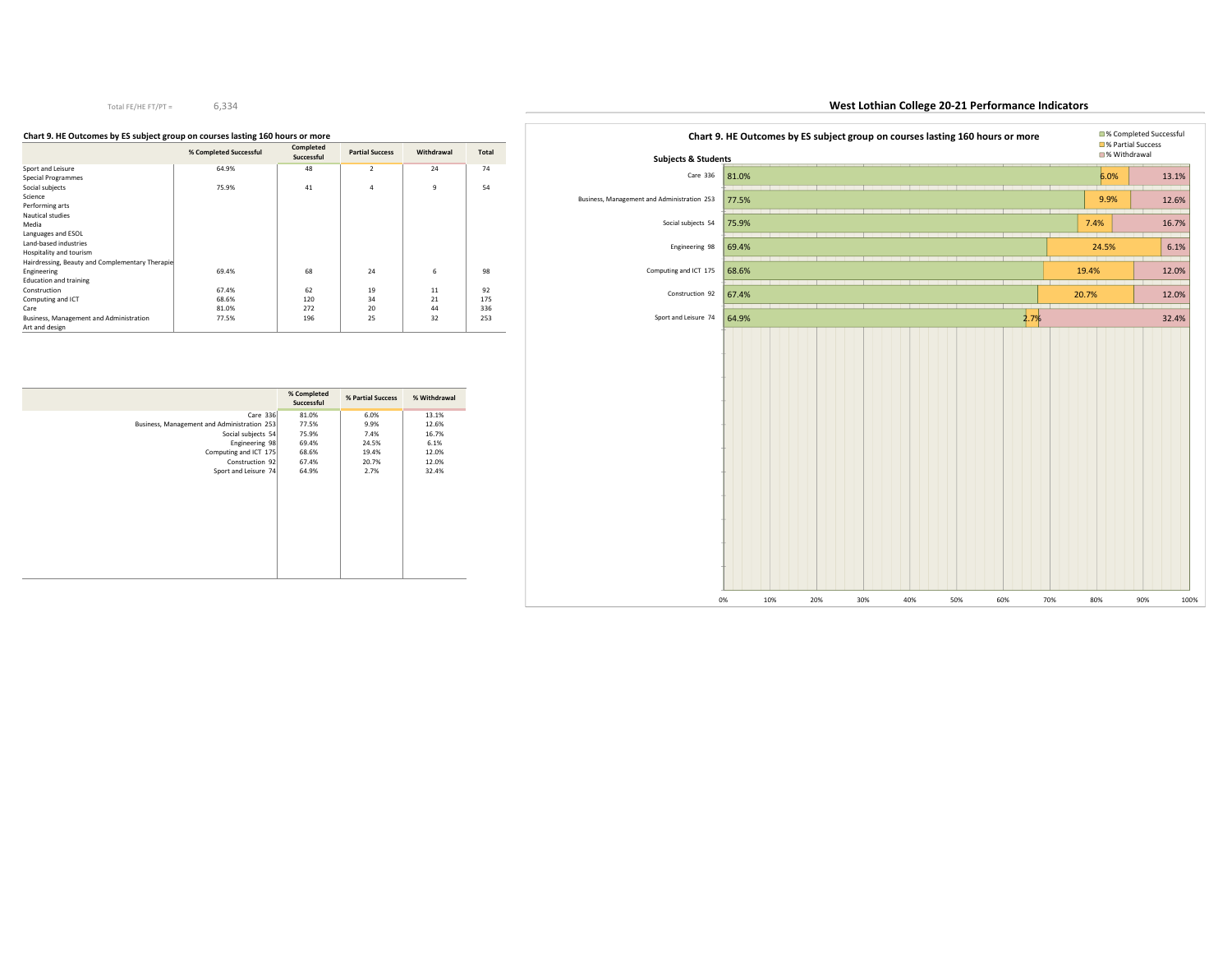#### **Chart 10. Outcomes by level and gender on courses lasting 160 hours or more**

|                   | Completed<br>Successful | <b>Partial Success</b> | Withdrawal | <b>Total</b> |
|-------------------|-------------------------|------------------------|------------|--------------|
| FE Females        | 1,961                   | 102                    | 269        | 2,332        |
| FE Males          | 1,121                   | 111                    | 202        | 1,434        |
| <b>HE Females</b> | 542                     | 45                     | 92         | 679          |
| <b>HE Males</b>   | 324                     | 87                     | 70         | 481          |

|                        | % Completed<br>% Partial Success<br>Successful |       | % Withdrawal |
|------------------------|------------------------------------------------|-------|--------------|
| FE Females 2.332       | 84.1%                                          | 4.4%  | 11.5%        |
| FE Males 1.434         | 78.2%                                          | 7.7%  | 14.1%        |
| HE Females 679         | 79.8%                                          | 6.6%  | 13.5%        |
| <b>HE Males</b><br>481 | 67.4%                                          | 18.1% | 14.6%        |



## **West Lothian College 20-21 Performance Indicators**



#### **Chart 11. Outcomes by key group on courses lasting 160 hours or more**

|                                       | Completed<br>Successful | <b>Partial Success</b> | Withdrawal | <b>Total</b> |
|---------------------------------------|-------------------------|------------------------|------------|--------------|
| All enrolments over 160 hours         | 3.963                   | 346                    | 635        | 4.944        |
| 10% Most deprived postcode areas      | 275                     | 28                     | 67         | 370          |
| 20% Most deprived postcode areas      | 811                     | 77                     | 180        | 1,068        |
| Fees paid by employer                 | 1.114                   | 12                     | 38         | 1.164        |
| Ethnic minority                       | 183                     | 18                     | 21         | 222          |
| Disability                            | 912                     | 114                    | 227        | 1.253        |
| Year of study greater than first year | 479                     | ٩                      | 57         | 545          |
| Care Experienced                      | 202                     | 36                     | 55         | 293          |

|                                           | % Completed<br>Successful | % Partial Success | % Withdrawal |
|-------------------------------------------|---------------------------|-------------------|--------------|
| All enrolments over 160 hours 4.944       | 80.2%                     | 7.0%              | 12.8%        |
| 10% Most deprived postcode areas 370      | 74.3%                     | 7.6%              | 18.1%        |
| 20% Most deprived postcode areas 1,068    | 75.9%                     | 7.2%              | 16.9%        |
| Fees paid by employer 1,164               | 95.7%                     | 1.0%              | 3.3%         |
| Ethnic minority 222                       | 82.4%                     | 8.1%              | 9.5%         |
| Disability 1.253                          | 72.8%                     | 9.1%              | 18.1%        |
| Year of study greater than first year 545 | 87.9%                     | 1.7%              | 10.5%        |
| Care Experienced 293                      | 68.9%                     | 12.3%             | 18.8%        |